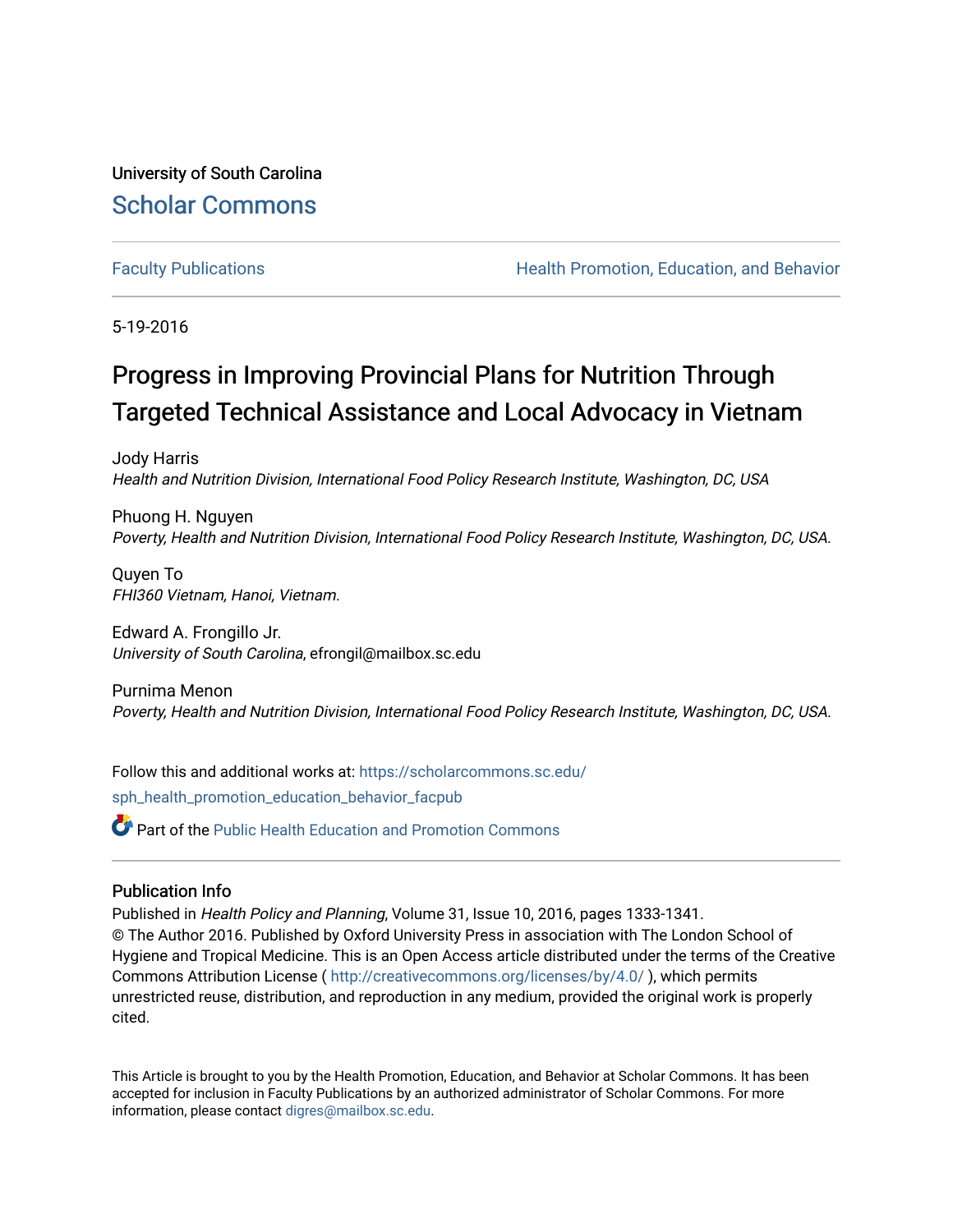# Progress in improving provincial plans for nutrition through targeted technical assistance and local advocacy in Vietnam

Jody Harris,<sup>1,\*</sup> Phuong H. Nguyen,<sup>1</sup> Quyen To,<sup>3</sup> Edward A. Frongillo<sup>2</sup> and Purnima Menon<sup>1</sup>

<sup>1</sup>Poverty, Health and Nutrition Division, International Food Policy Research Institute, Washington, DC, USA, <sup>2</sup>Arnold School of Public Health, University of South Carolina, Columbia, SC, USA and <sup>3</sup>FHI360 Vietnam, Hanoi, Vietnam

\*Corresponding author: Poverty, Health and Nutrition Division, International Food Policy Research Institute, Washington, DC, USA. E-mail: i.harris@cgiar.org

Accepted on 24 April 2016

# Abstract

Vietnam has been decentralizing nutrition planning to provinces, which could help with local relevance and accountability. Assessment in 2009 found a continuing top-down approach, limited human capacity, and difficulty in integrating multiple sectors. Alive and Thrive (A&T) provided targeted assistance and capacity-building for 15 provincial plans for nutrition (PPNs). We aimed to (i) assess PPN content and quality improvements 2009–2014, and (ii) explain processes through which change occurred. Data consisted of interview-based assessments of provincial planning processes, annual PPN assessments, and tracking of A&T involvement. At endline, some provinces produced higher quality plans. Local planning skills improved, but capacity remained insufficient. Awareness of and support for nutrition improved, but some policy and legal environments were contradictory. Objectives were clearer, but use of data for planning remained inconsistent. Provinces became more proactive and creative, but remained constrained by slow approval processes and insufficient funding. Targeted assistance and local advocacy can improve decentralized planning, with success dependent on policy and programming contexts and ability to overcome constraints around capacity, investment, data use and remnants of centralized planning. We recommend strong engagement with planners at the national level to understand how to unblock major constraints; solutions must take into consideration the particular political, financial and administrative context.

Key words: Nutrition; planning; decentralization; Vietnam

### Key Messages

- Targeted assistance and local advocacy can improve decentralized planning.
- Success is dependent on policy and programming contexts and ability to overcome constraints around capacity, investment and data use.
- A key issue is the degree to which centralized planning can be devolved; strong engagement is needed with planners at national level to achieve this.
- Solutions must understand and consider the particular political, financial and administrative context in which decentralized planning is being attempted.

 $\degree$ The Author 2016. Published by Oxford University Press in association with The London School of Hygiene and Tropical Medicine.

This is an Open Access article distributed under the terms of the Creative Commons Attribution License (http://creativecommons.org/licenses/by/4.0/), which permits unrestricted reuse, distribution, and reproduction in any medium, provided the original work is properly cited. 1333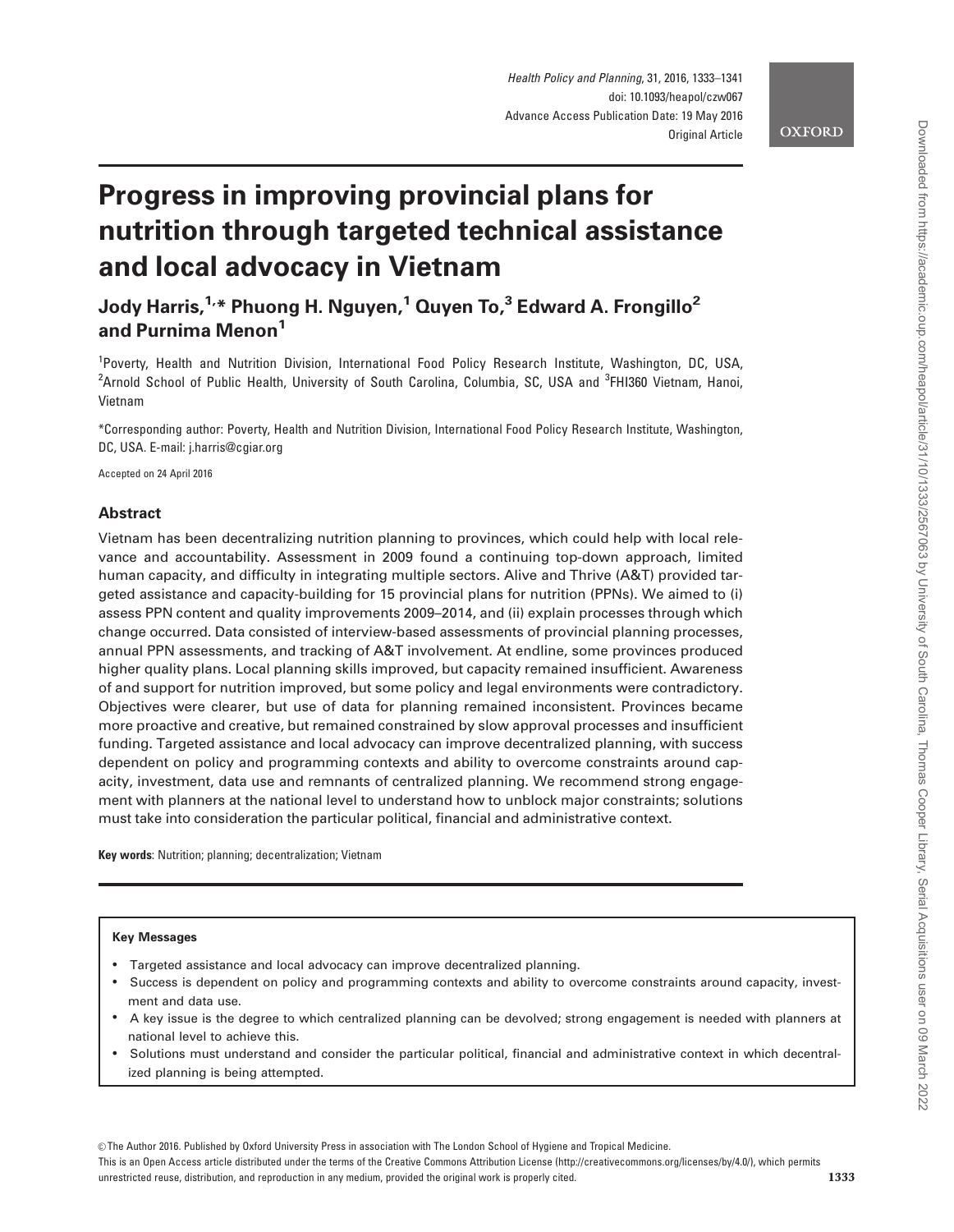## Introduction

A broad theme of public administration in general, and of nutrition for development in particular, is that centralization of power and resources with national bodies limits program applicability and accountability locally [\(Bryce](#page-9-0) et al. 2008). The solution proposed in an increasing number of states is varying forms of decentralization, transferring different types of power, to different extents, to different forms of local authorities [\(Ahmad](#page-9-0) et al. 2005). Decentralization theory holds that service quality can be improved through many and diverse routes, including engagement of local citizens in decisions (legitimacy); holding local leaders to account and reducing corruption (integrity and accountability); tailoring of services and use of resources to local contexts (allocative efficiency); linking local revenues to services (cost recovery); improvement of local capacity (technical efficiency); service delivery innovation (quality); fairer distribution of resources (equity); and avoidance of delays due to central decision making [\(Litvak](#page-9-0) et al. 1998; [Azfar](#page-9-0) et al. 1999, [2001;](#page-9-0) [Bossert and Beauvais 2002\)](#page-9-0). Empirical work has not uniformly upheld the theory; however, noting failures of policy coordination and failures due to inadequate capacity [\(Azfar](#page-9-0) et al. 2001); widening of regional disparities and short-term service disruption ([Azfar](#page-9-0) et al. [1999\)](#page-9-0); and elite capture of local government and weak accountability [\(Crook 2003\)](#page-9-0) as outcomes of decentralization. This discrepancy between empirical observations and what is posited by theory may stem from imperfect theory or incomplete implementation or both, but which is the likely explanation is little understood. Given the possible positive and negative effects, the question for some becomes not whether to decentralize, but how to do it best for a given issue in a given context ([Bossert and Beauvais 2002\)](#page-9-0).

'Decentralization' refers to a range of localized governance arrangements which transfer power from a central authority to lower hierarchical levels, including 'devolution' (shifting decision-making powers to lower levels of government), 'deconcentration' (shifting responsibility or tasks but not decision-making power to geographically dispersed agents), and 'delegation' (shifting responsibility to entities outside of full government control) ([Bossert and Beauvais](#page-9-0) [2002\)](#page-9-0); these terms are not used consistently [\(Yuliani 2004](#page-9-0)). Decentralization takes three forms: administrative decentralization, where decisions and authority over planning and implementation of programs are delegated downwards; fiscal decentralization, where the means to accumulate and/or spend public money are afforded to local administrations; and political decentralization, whereby political choices are also made at local levels [\(Riedl and Dickovick](#page-9-0) [2014\)](#page-9-0).

Decentralization is often viewed by states as a loss of power, both relinquishing central control and delegating power to subnational elements which do not necessarily support the central government ([Gilson](#page-9-0) et al. 2006; [Maluka](#page-9-0) et al. 2011). Some states tend to choose decentralization as an administrative tool, and authoritarian, hegemonic regimes without political alternation—particularly those with strong sub-national footholds, a history of patronage of loyal local leaders, and high territorial penetration of functionaries with administrative capacity—are most likely to decentralize ([Riedl](#page-9-0) [and Dickovick 2014\)](#page-9-0). In Vietnam, attempts to decentralize started in the late 1980s after the adoption of renovation (doi moi) [\(Nguyen](#page-9-0) [2008\)](#page-9-0); the government has in recent years added decentralization of nutrition planning to provinces in an attempt to improve local relevance and accountability, in line with decentralization theory. In general, Vietnamese policy statements support administrative and fiscal decentralization to improve the effectiveness and transparency of the government ([Fritzen 2006\)](#page-9-0). Vietnam's decentralization,

however, faces two important challenges. First, bureaucratic actors lack incentive to transfer power and resources to local levels. Second, decentralization contributes to widening regional disparities due to differences in capacities and resources of local governments in rich and poor provinces ([Fritzen 2006\)](#page-9-0). Vietnam's decentralization of public services has been described as 'deconcentration' rather than 'devolution', with the transfer of responsibility for specific tasks and associated funds, but maintenance of centralized decisionmaking power, targets, and plans [\(Wit 2007](#page-9-0)). Planning for nutrition presents several challenges that relate to the overall process of decentralization in Vietnam ([Lapping](#page-9-0) et al., 2014), the most serious among them being planning that is top down and financially directed rather than localized and having a problem-solving focus, as well as limited actor capacity for planning.

Reducing undernutrition lends itself to decentralized planning because of its intersectoral and context-specific nature. The convergence of multiple sectors and programs necessary for improved nutrition may be more feasible at local levels, and local combinations of causes may be easier to identify than when planned centrally ([Harris and Drimie 2012\)](#page-9-0). The Vietnamese government has had a particular interest in human capital in its social development strategy, and the National Nutrition Strategy (NNS) is seen as an inseparable part of the economic and social development strategy of the country. To implement the NNS on a nationwide scale, the government issued a decentralization policy to support the provinces in developing more effective plans for health and nutrition and respond appropriately to the needs of their own communities. Because most national programs for poverty alleviation and health promotion in Vietnam are managed by provinces [\(Green and Dao 2005](#page-9-0)), the provincial level is considered best to enact change in these issues ([Lapping](#page-9-0) et al. 2007). Thus, improvements in provincial planning have potential for significant nutrition program impacts in theory, increasing local relevance, and the effectiveness of local plans. A nutrition plan that is well-justified, evidence-based, contextual and involves inter-sectoral stakeholders is also more likely to be funded by multiple sponsors, and such a plan can also lead to more efficient use of resources and ensure that these resources are used to better meet local needs, in theory resulting in narrowing disparities between rich and poor provinces.

In 2010 research was conducted to gain better understanding of the process of developing provincial plans for nutrition (PPNs) from different stakeholders in this process. The process of PPN development, review and approval annually was found to be lengthy, starting with activities undertaken at the national level, with implementation of tasks at the lower levels directed by authorities at the higher levels. Research conducted in seven provinces between 2009 and 2010 ([Lapping](#page-9-0) et al. 2014) found that the effectiveness of PPN development was constrained by a top-down planning approach, limited budget, limited data availability and quality, limited staff experience or knowledge about process and finances for effective planning at sub-national levels, and difficulty in integrating actions from multiple sectors. Analysis of the PPN process at the provincial level suggested that it was largely driven by fiscal concerns, with little variation across administrative units; that is, the administrative units obeyed their (centrally provided) instructions to be best of their ability, based on prevailing resource and capacity constraints. Additional constraints identified—top-down processes and difficulty integrating sectors—were in large part due to broader issues related to decentralization of power. Authors concluded that transforming provincial planning from a top-down approach would be slow, with a strategic multiyear approach needed to strengthen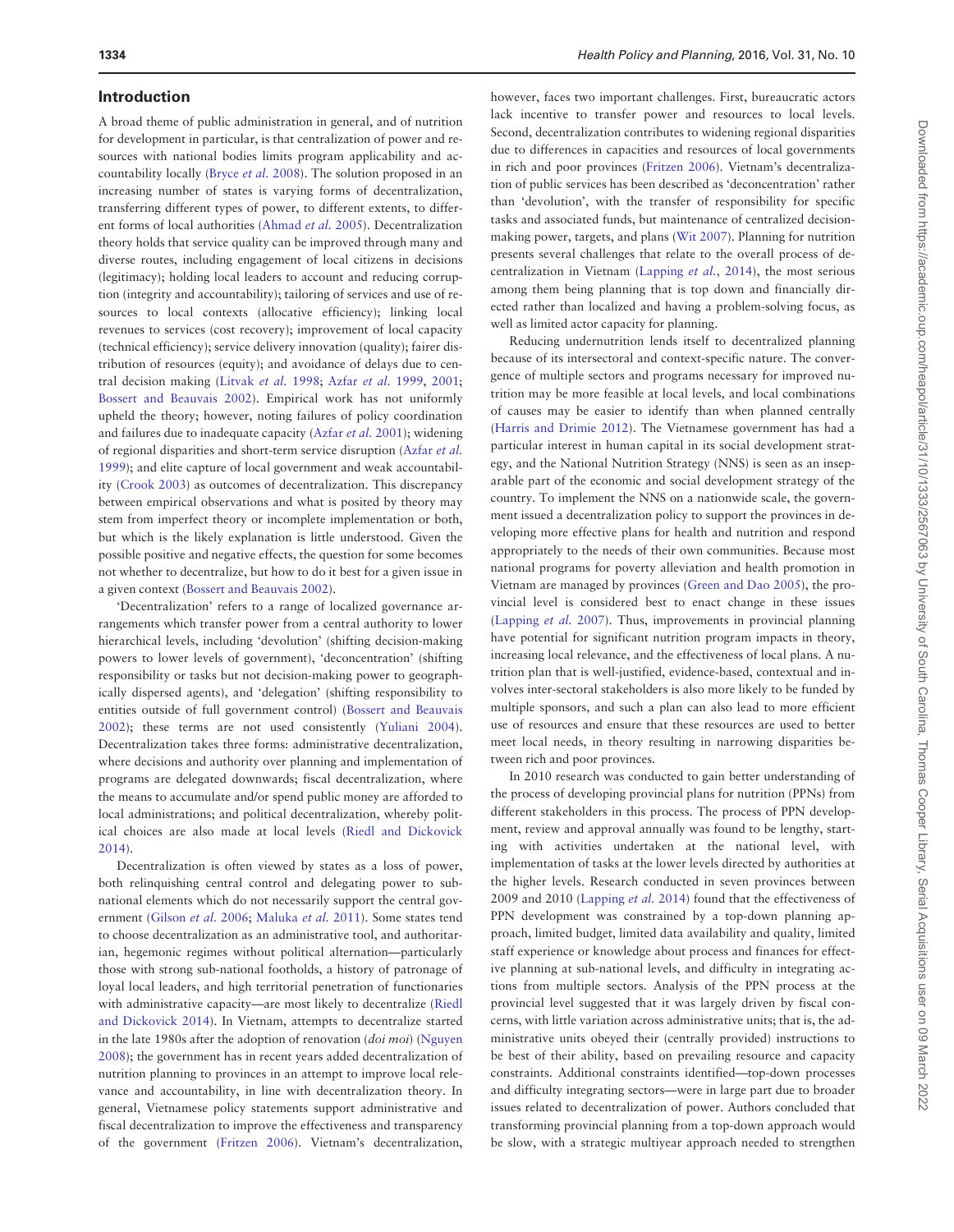#### Box 1 Brief description of A&T and the goals of A&T's work with respect to provincial planning

Alive & Thrive (A&T) is an initiative funded by the Bill and Melinda Gates Foundation to reduce under nutrition and death caused by sub-optimal and young child feeding practices in three countries (Bangladesh, Ethiopia and Vietnam) for a 6- year period (2009–14) ([Baker](#page-9-0) et al. 2013). In Vietnam, A&T's behavior change framework included four interrelated components: advocacy, interpersonal communication and community mobilization, mass communication, and strategic use of data. A&T Vietnam has been engaged in advocacy to improve the IYCF policy and regulatory environments for breastfeeding and to strengthen provincial planning on nutrition.

At the central level, A&T worked closely with the National Institute of Nutrition (NIN) and the Department of Maternal and Child Health Care to revise and develop the complex PPN preparation guidelines. A&T also supported NIN to prepare annual provincial nutrition profiles which contain critical nutrition data that can be used for evidence-based planning, and supported NIN financially (i.e. funding to organize provincial workshops) and technically (i.e. preparing presentations and providing technical support at workshops) in hosting PPN workshops. In addition, two national workshops were organized in 2010 and three in 2011 to review the implementation of the NNS 2001–10, disseminate strategies for 2011–15, guide the development of the PPNs, and inform the budget for each province.

At the provincial level, the main advocacy activities included information gathering, various types of capacity building and dissemination workshops, and hands-on support for preparing the PPNs. A&T staff worked closely with provincial partners to provide technical support in planning workshops, such as helping with preparing agendas, presentations, and other related materials. A&T staff was also closely involved in gathering evidence and information for the preparation of PPNs.

the planning process in provinces, and requiring addressing key barriers identified through the research.

A consortium of implementers from Alive and Thrive (A&T), knowing about and partly responding to these findings, provided targeted assistance and capacity-building in 15 provinces of Vietnam over the period 2009–14 in order to improve nutrition planning. Health services research has found several conditions to be critical for success in decentralizing health-services planning in developing countries, including provision of adequate and appropriate assistance to local entities, formulating clear goals, carefully defining boundaries between functions controlled by central-level managers and those controlled by their field-level counterparts, and helping to build local-level capacity by providing technical and material support to field staff [\(Omar 2002](#page-9-0)). These functions were taken up in the A&T program (described in Box 1).

The objectives of this study were to: (i) assess the changes in provincial planning on nutrition, including PPN content and quality improvements 2009–14, in the provinces that received A&T support; (ii) explain processes through which change to PPNs occurred, or failed to occur; and (iii) assess the contribution of A&T support to the changes in provincial planning on nutrition.

## Methods

Data consisted of stakeholder interviews in 2010 and 2014, annual PPN quality assessments from 2010 to 2014, and tracking of A&T involvement from 2010 to 2014. These three data sources were brought together in a narrative synthesis for final analysis. The study received Institutional Review

Board approval from the authors institutes. Each of the participating provinces gave verbal consent to use the PPNs for content analysis. Verbal consent for participating and having the interviews tape-recorded were obtained for all interview participants, and the endline interview research protocol was reviewed and approved by the authors' institutes.

### Stakeholder interviews

Stakeholder interviews covered participants from different sectors with roles in PPN such as development of nutrition plans, reviewing and/or approving and implementation. Interviews focused on what changed in provincial planning for nutrition, why changes happened, how A&T are perceived to have contributed to change, barriers to change towards evidence-based planning, and ideas on improving the effectiveness of PPN development and implementation. Seven of 15 provinces that received support from A&T were selected for interviews, representing the three major geographic regions in Vietnam (North, Central and South) and different situations for infant and young child feeding (IYCF). For instance, early initiation of breastfeeding is 33% in the North, 57% in the Central and 30% in the South regions. Exclusive breastfeeding is 15% in the North, 38% in the Central and 7% in the South regions. Minimum dietary diversity is 55% in the North and 37–40% in the Central and South regions (MICS 2011). Forty-one interviews with a total of 66 participants were conducted, including 26 interviews with an individual respondent and 15 in-depth interviews with 2 or more participants; group interviews were done when an invited participant requested that her or his staff members, who were involved in nutrition planning, attend without prior notice to the research team. Participants came from organizations in different sectors, each playing a role in different steps of the PPN process; more than three quarters of the participants were from health organizations.

NVivo 10 software was used to organize, code, and analyze all interview data. An a priori approach was used to build the code list, in which the codes and themes were established prior to data analysis based on the content and structure of the interview guide. During the coding process, researchers wrote memos to record any emerging patterns, key issues, recurrent themes and concepts, allowing expanding and accommodation of emerging themes and subthemes. Through reflection and interpretation, data-derived findings of common themes and patterns or relationships between categories and their properties were summarized. Frequency of reference by respondents was used to identify priority issues; contradictory perspectives, where they were found, were also highlighted in reporting and discussing each theme.

#### Annual PPN quality assessments

To monitor changes in the quality of PPNs, analyses were conducted annually to examine the elements of PPNs and the quality of those elements in provinces supported by A&T, and to assess changes in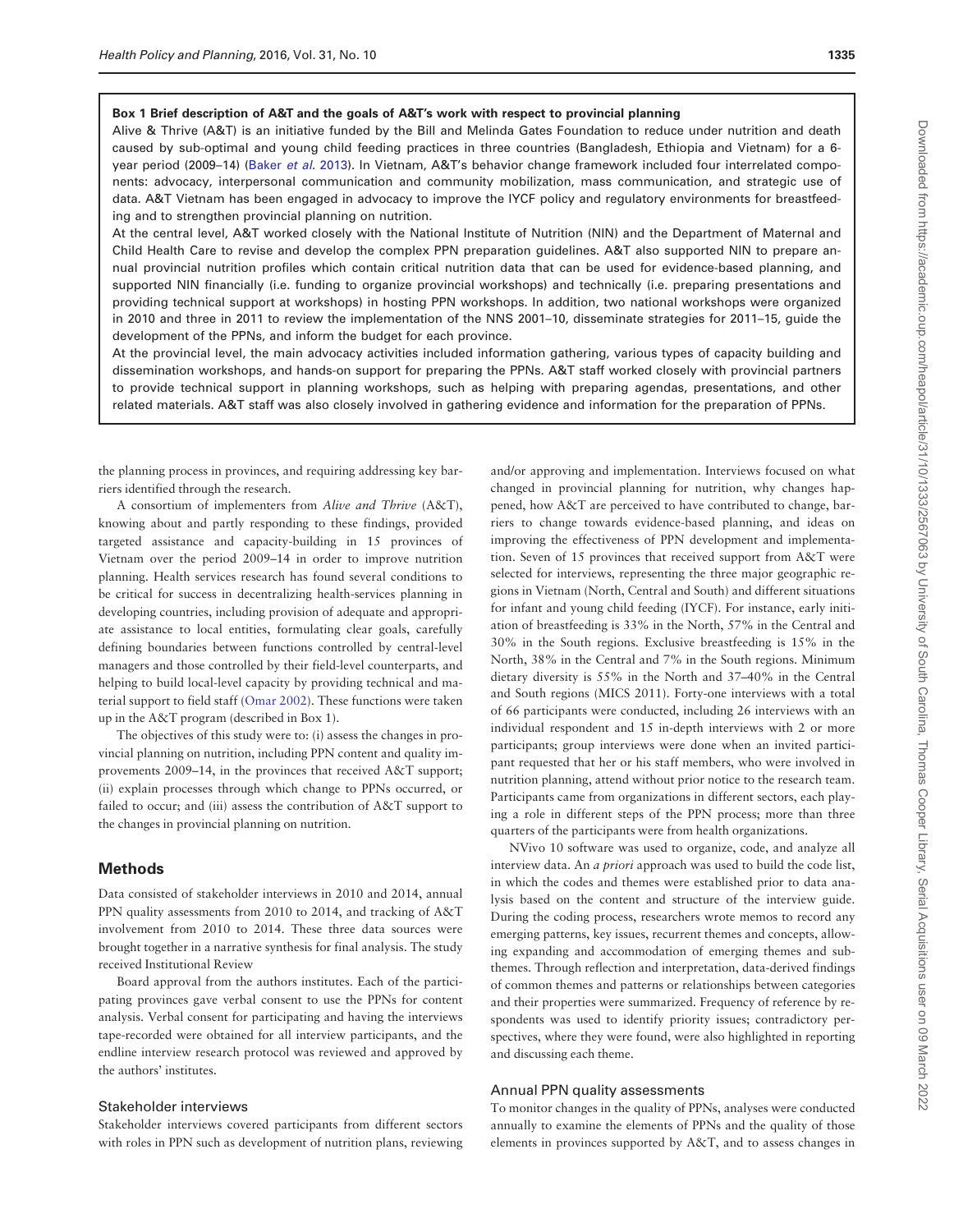the quality of PPNs from 2010 to 20141. A qualitative content analysis was employed to assess the quality of PPNs of fifteen Vietnamese provinces including four Northern, five Central,and six Southern provinces. The coding scheme, adapted from the coding concepts, is a combination of a priori coding and emergent coding ([Stemler 2001\)](#page-9-0). The coding scheme covered the main elements of PPNs including their process, structure, goals and objectives, actions, evidence-based planning, and funding. The PPNs were examined along seven 'dimensions': objectives, multi-sector integration, contextual data, evidence-based planning, resource mobilization, feasibility and creativity. The 'objectives' of the PPNs were assessed using SMART criteria to determine whether they were specific, measurable, attainable, realistic and time-based.

Several strategies were used to ensure the reliability and validity of the analysis. Researchers involved in the coding scheme had been working closely in Vietnam so that all meanings of rating and categorizations were clarified. Two researchers independently applied the coding to ensure reliability. The themes of the coding scheme were validated by independent researchers and government officers responsible for reviewing PPN annually.

### Tracking of A&T involvement

Events and activities undertaken by A&T over time were compiled into an events database, using A&T documents and reports to summarize activities into a template in Excel. The template, which contained information about policy and advocacy events or strategies, was documented monthly for each year. For this study, activities and strategies relating to the provincial level were extracted from the database and summarized.

# **Results**

#### Changes in content of plans

Content of PPNs was assessed each year from 2010 to 2014 in each of the 15 provinces targeted by A&T. Marked improvements were seen over time in some elements of the plans, but stagnation in others. For the overall assessment assigned to the content of PPNs from 2010 to 2014, more plans were rated 'good' or 'acceptable' over time, though fewer were rated 'good' in 2014 than the previous year (Figure 1). There was only one province with a 'poor' overall assessment in 2014 compared to four in 2010. In general, the overall quality of the PPNs improved over time.

Provincial 'nutrition data' came from two main sources. One was an annual national surveillance survey on nutrition, collected by provincial Center for Preventive Medicine (CPM) under the technical support and supervision of NIN. The other was data biannually collected by the Center for Reproductive Health (CRH) on



Figure 1. Overall assessment of PPNs from 2010 to 2014

children's weight and height (referred as 'local data'). These two datasets did not always match on prevalence estimates, and there lacked consensus as to which dataset represented the actual situation in the provinces. Moreover, the final national survey data was made available six or nine months after the deadline for submitting the PPN. Consequently, provinces were not able to use the most up-todate data but instead used the national data from the previous year. Despite these issues, the concept of SMART objectives was introduced for provincial planning, and some provinces used local data in the formulation of their plans; which data set to use appears to have been up to individual planners.

There were data discrepancies between the province and the Institute [NIN] sources, and the PCs [People's Committee] are often unsatisfied when the Institute announced the malnutrition rates when the province reported a different rate based on 6 months and 1 year data with a larger sample. (respondent from Provincial Health Service PHS)

In terms of annual 'nutrition objectives', the NIN provided guidance in setting targets for undernutrition and IYCF outcomes based on actual conditions of each province shown by the data, but every year the central government still assigned targets for all provinces, which were often not aligned to local realities, making it difficult for the provinces to achieve. For instance, it was reported by one respondent that PPN objectives can only be finalized once the budget needed to support the requisite activities is confirmed, but the budget is confirmed after the due date of the PPN plans; similarly another respondent reported that objectives have to be in line with national targets, even if the actual situation in a particular province for a particular issue is strikingly different to the national average. This muddled the planning process, as the evidence-based targets were often superseded by politically motivated national dictates, and funding often did not follow activities, so plans had to be revised accordingly.

Guidance on identifying 'strategic solutions' according to local data and objectives was provided by central government. Five strategic solutions are given for the provinces to select, including reduction of stunting, underweight, low birth weight and obesity. Provinces then had flexibility in listing activities under these to make them locally appropriate. Regardless of the current prevalence in the province, almost all provinces set objectives to reduce underweight and stunting. Regarding setting 'good' objectives according to SMART criteria from 2010 to 2014, there was an increase in the number of provinces over time, from five provinces in 2010 to all 14 available plans in 2013 and 2014 (Figure 2).



Figure 2. Number of provinces with objectives rated as 'good' according to SMART criteria from 2010 to 2014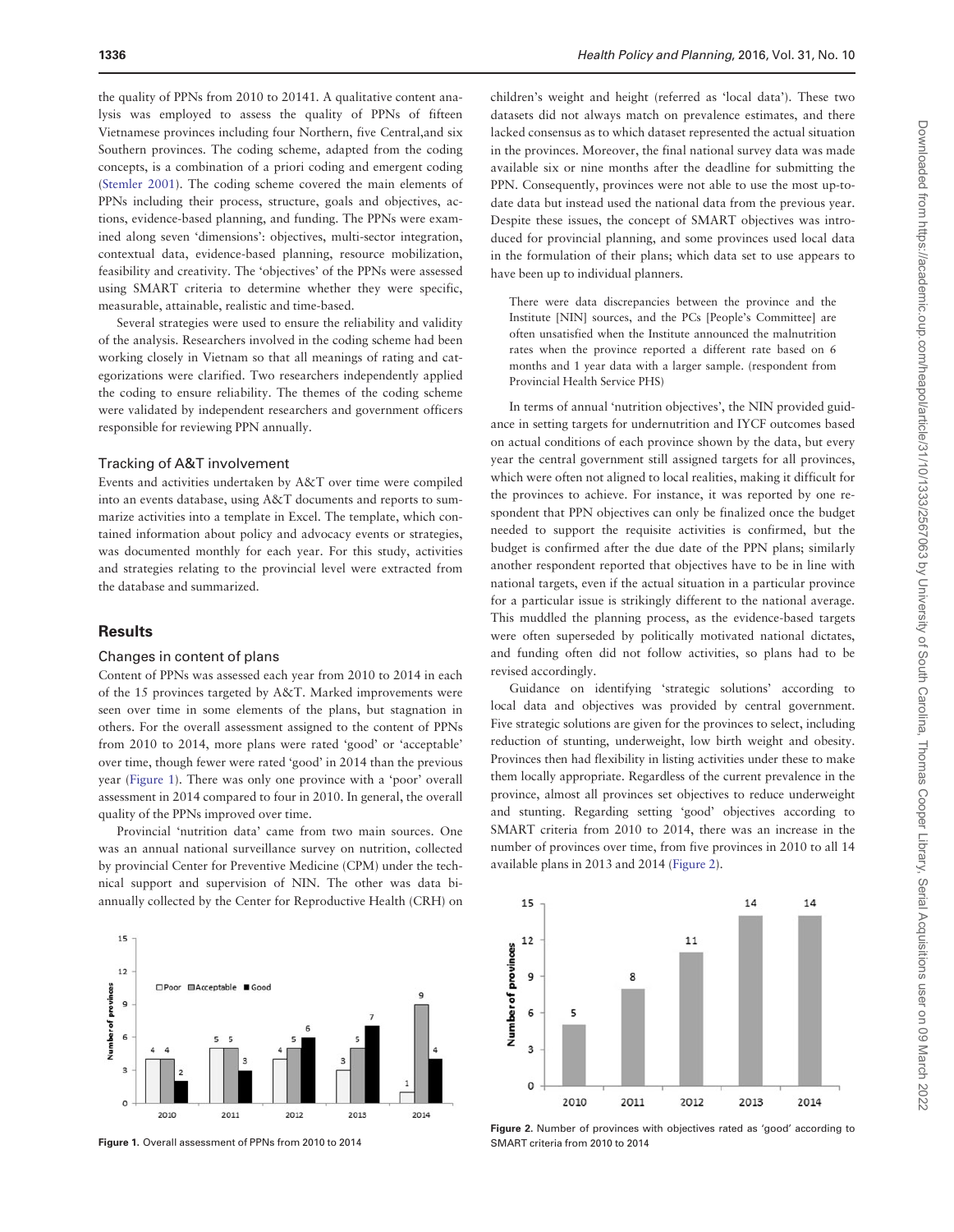

Figure 3. Number of provinces that include IYCF indicators to monitor nutrition objectives

IYCF is a key component of good nutrition, and a major focus of A&T. The number of provinces that 'incorporated IYCF indicators' as a strategy for monitoring achievements of their nutrition objectives showed an inconsistent trend over time (Figure 3). Five provinces never used IYCF indicators during the 5-year period, two provinces showed a negative change, and the remaining seven provinces did not have a consistent pattern (data not shown). The greater number of provinces using these in 2010–12 was related to the presence and push from A&T during those years. This raises sustainability challenges; however, if the PPN process and outcomes are driven so strongly by external entities.

To effectively reduce malnutrition, 'actions from multiple sectors' are required. Since 2010 inter-agency involvement and collaboration have reportedly improved; the PHS now plays active role in mobilizing interagency cooperation with other sectors and organizations, and strengthening cooperation and partnership is one major group of solutions included in every province's PPN. The number of PPNs that involved multiple sectors increased from 2010 (Figure 4), but in some cases 'involvement' included only the invitation of the partner to implement pre-specified activities, rather than active participation in the planning process. Most organizations outside the health sector reportedly considered malnutrition prevention the responsibility of the health sector and assumed the health sector receives enough resources and support to do the job. In some provinces, there was still lack of consensus between the health sector and other sectors in identifying appropriate interventions or solutions to addressing the issues. While horizontal coordination between sectors improved in some provinces, in others there remained lack of communication between the three centers that were involved in doing the planning (CRH, CPM and National Centre for Health Communication and Education (CHCE)), or with other health organizations.

In the past, under leadership of PHS, CRH and the CPM under PEMC were the only two implementing agencies involved in the development and implementation of PPN. Since 2011, PHS has invited other agencies to participate in our program planning process. (respondent from CRH)

The implementation of the activities involves the participation of different organizations, especially at lower levels. These organizations are not involved in the planning process but during the plan implementation. For example, in order to have a lot of children come for Vitamin A, we have to ask for support from the village healthcare workers, volunteers, staff of the women union, and others. (respondent from CPM)



Figure 4. Number of provinces with multisectoral integration from 2010 to 2014

# Issues affecting change

Both the 'guidelines' governing what goes into a plan and the 'process' of planning and review are important for provincial planning for nutrition. Support from A&T over the 4 years at both central and local level was recognized by local actors.

A&T has provided strong support in planning. They provide technical information, training on planning method, and financial support to conduct provincial workshop on PPN and carry out some communication and advocacy activities on nutrition. A&T's support in the past 4 years is very important. (respondent from CRH)

Before 2010, NIN fixed the funding level, the list of activities, and the amount that provinces could use for each of the listed activities; plan preparation was limited to copy-and-paste of the contents from NIN's template and plugging in guesses of prevalence numbers and assumptions from the staff in charge of planning. Based on the NIN guidelines, the PHS simply assigned targets to subordinate and implementing organizations, which reportedly caused difficulties for the provinces during implementation as the plans were not based on local context, needs, or resources.

We basically used our subjective assumptions. In other words, how we feel we should build our plan for this year. Everything is based on our feeling, including any ideas for adding or removing activities into or from the plan... Generally, we need to ensure that our plan meets our leadership's direction, but it has to be facilitating enough for us to ensure a feasible implementation (respondent from CHEC)

...the previous guidelines were very general and lack of consideration of the specific situation in different geographic regions. Every province was asked to do the same thing, achieve the same objectives and planned targets. In addition the budget lines were fixed and basically the provinces were not allowed to make any changes (respondent from PHS)

After findings that the existing PPN 'guidelines' were overlycomplex, work by A&T and others with central government and NIN resulted in streamlined PPN guidelines [\(Figure 5\)](#page-6-0) to provide clarity on how plans should be formed, which focused on evidenceand data-based planning. The new guidelines, issued by the NIN in 2012, were reported to be more specific and realistic while still allowing some flexibility for the provinces in developing and implementing their plan.

The strong feature is that the guidelines provide details on how to develop the general and the specific objectives as well as solutions and planned targets for achieving the objectives. While it helps provinces develop a very comprehensive plan with all these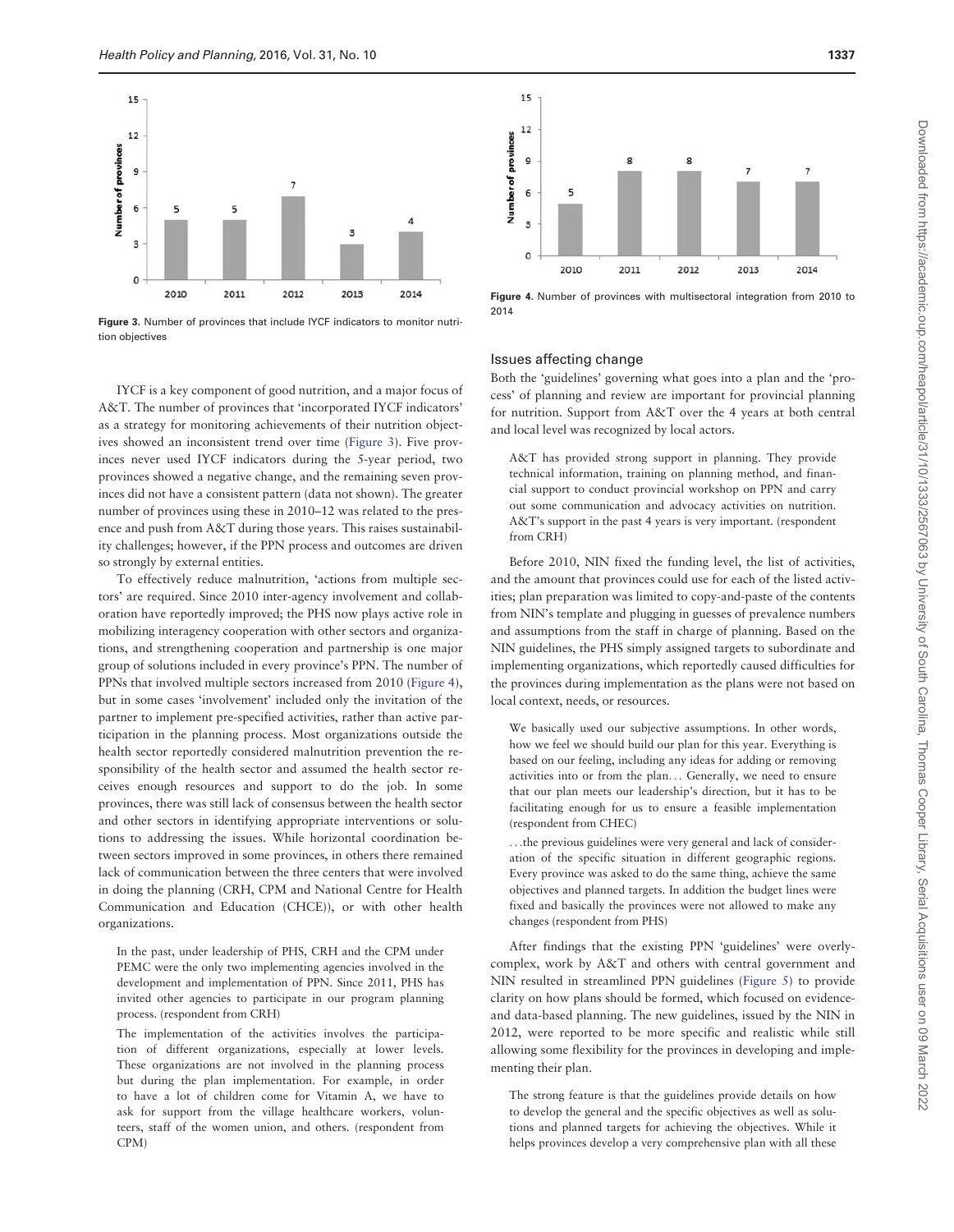<span id="page-6-0"></span>

Figure 5. New PPN guidelines developed in 2011

elements... the feasibility of the plan is decided by the available resources from the government, including central and local government and the collaboration among different sectors (respondent from CPM)

Following the guidelines, however, was still reported to be a challenge. The guidelines were said to be not detailed enough, guidance on cost norms and pay rates were unreasonable, and they did not create room for creativity. It was a challenge for some provinces to follow the guidance due to differences between national and local priorities and objectives. Also cited was a lack of vertical coordination between institutions involved in the province and the NIN at central level, and a lack of consensus between the PHS and the plan review and approval authorities in deciding on appropriate solutions and or activities to address the local issues. For example, while the PHS saw the need to train and support community collaborators, other authorities argued that the resources could be used to purchase nutritional products to support underweight and stunted children.

One of the constraints in following the national directions is lack of flexibility in implementing the activity. For example, the national planned target is to have a radio broadcast episode in each of the commune on monthly basis... For big communes, having only 1 session on monthly basis does not make any sense but we still have to follow this direction. (respondent from CHEC)

The 'process' of provincial planning was identified in baseline research as too complex and top-down, and therefore an impediment to effective decentralized planning. The planning process includes a workshop conducted by NIN to discuss the guidelines for PPN and nationally assigned targets, solutions, and funding levels for each of the provinces; drafting of the plan by the three primary stakeholders in each province (CRH, CHEC and CPM) based on the role, function and scope of work of each center; and plan review and approval by several national bodies, including a decision on allocating resources for implementation and incorporating the plan into the provincial socioeconomic development plan.

Although decentralization was said to be important and the PPN guidelines emphasized context in the content of the plans, the planning process itself appears to have changed little over time, with planning still seen as a top-down exercise focused on allocating financial resources. The review and approval process was reported to be too long, with reviewers only paying attention to the general guidance rather than considering the actual situation of the province. There is, therefore, reportedly, a mismatch between the planning process and the content of the plans set in the guidance.

I have not seen any changes in how the plan is developed in the past 4 years. It is developed based on the objectives and planned targets set by the National Institute of Nutrition. There have been no changes in the way we do our planning. If there are any changes to the NIN's plan then we make changes to our plan accordingly (respondent from CHEC)

'Leadership' and staff 'capacity' were commonly reported constraints. The leadership role of the PHS in provincial planning on nutrition has not always been clear and decisive. The PHS did not seem to have a well-defined strategy for nutrition programs, and its activities were apparently limited to reviewing and combining the contents of the plans submitted by the three centers (CRH, CPM and CHEC). Although staff knowledge and ability improved over time, there was insufficient staff and the staff in place did not have sufficient planning capacity. Due to these constraints, local planning staff became dependent on the national guidelines, stifling creativity or local relevance. Similarly, plan reviewing activities in the Provinces were limited to ensuring compliance with legal documents (guidance and regulations) rather than conducting a real needs assessment to identify what could be done better to support the implementation of the PPN.

They [staff] know how to define the local objectives as compared to the national objectives based on local conditions, including human resource, funding, geographic coverage, etc. They know how to do the review of available budget and resources, including funding from national target programs, from local government and from projects supported by NGO (respondent from CHEC)

Yet, we have more issues with planning at district level. This is because there is no full time staff in charge of PPN planning and implementation at district level. Staff turnover makes it difficult for our training to be effective. We find it challenging in providing guidance on program planning to staff at district level. Though we have provided due guidance, reporting [back to Province] seems to be a pending issue (respondent from CRH)

To implement plans, 'resource mobilization' needs to be adequate. Funds for implementing, the PPN comes from the national government as the primary source, and from the local government and potentially other local sources (NGOs and business) as supplementary. Both total funds from all sources and central funding as a proportion of total funds have declined for nutrition in all provinces except one (of 12 with data available) since 2010, and the approved budget for implementing the PPN was usually (though not always) lower than the budget level needed. National funding is generally tied to pre-defined activities, and so does not always match with decentralized plans even after efforts to improve decentralized planning for nutrition, and this mismatch remains a major constraint to setting context-specific targets and activities. In the past three years, the national budget for nutrition has been decreased by 40–80% while the objectives and planned targets in NIN's guidelines were usually not adjusted; similarly, although improvement of nutrition status was included in the provincial socioeconomic development agenda, the local government's investments in nutrition activities were insufficient in most provinces. Some provinces were collecting (or considering) a fee for using the nutrition and IYCF counseling services at healthcare facilities, which could potentially limit access, and others had had to set priorities and identify core activities. Planning and budgeting was generally an iterative process, with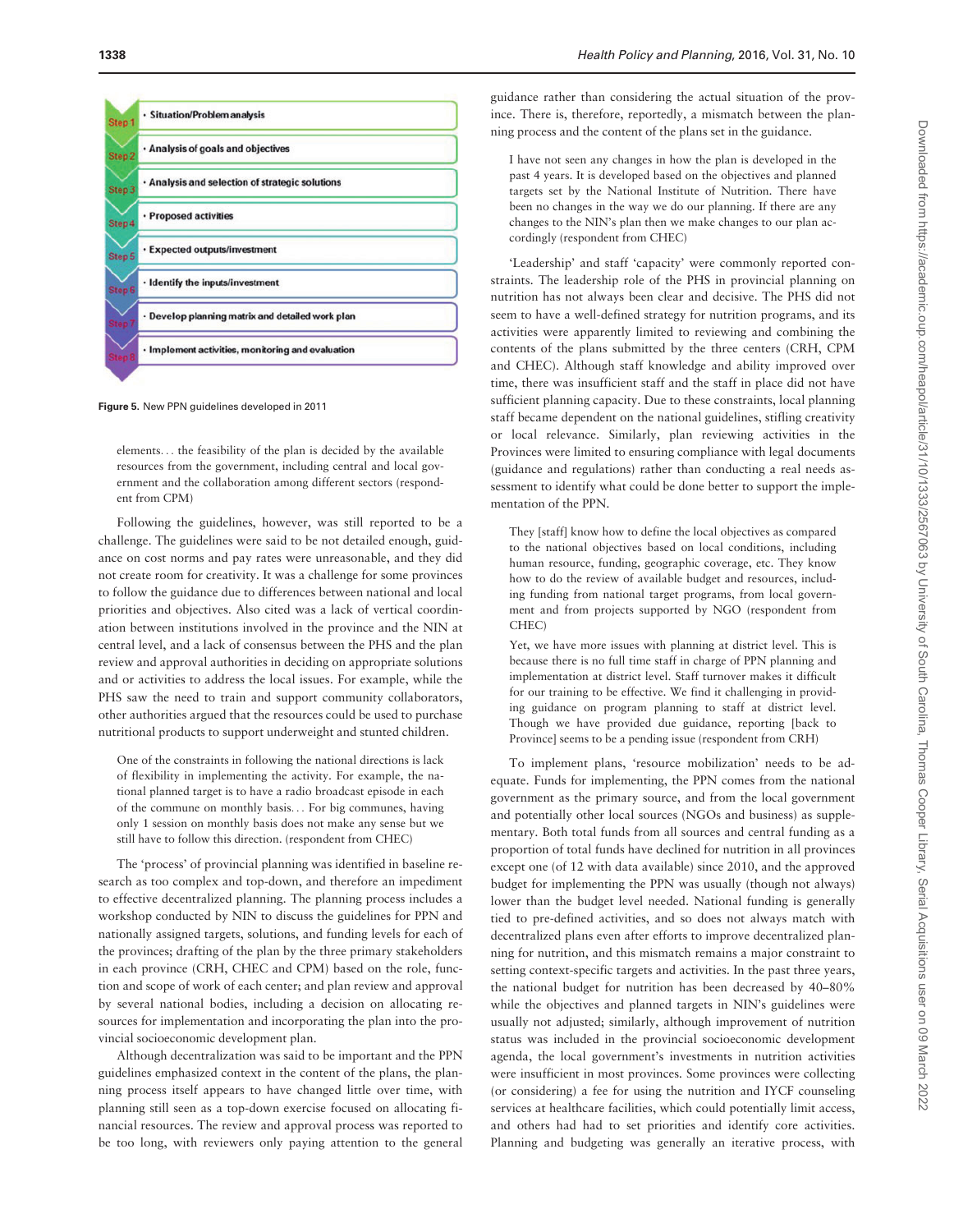plans being written according to need, then revised according to available resources and national requirements. A&T support in mobilizing funds from local stakeholders was reported as useful by some respondents, but is not a sustainable solution.

The challenge in doing the planning is that we can only finalize the plan when information on approved budget is available. We never know about the certainty of funding for individual activity for the next year in order to do appropriate planning. For example for we include in our plan a training activity but the funding for training might not be available in the approved budget. Likewise the approved funding for the nutrition survey might not match the proposed funding for the activity then we have to do lots of revisions to the final plan. (respondent from CPM)

# Summary

Despite this mixed picture from analysis of the content of PPNs and the process of making them, two-thirds of stakeholders reported that the plans had improved. This was partly attributed to A&T workshops and training, which improved capacity and availability of data. Respondents did cite, however, significant limitations in applying new learning and systems from remnants of centralized planning processes; if activities or targets outside of the annual national nutrition plans and multi-year national plans of action on nutrition were included, the PPN was usually rejected by the PHS or other authorities and was redone. In addition, there was conflict between documents and regulations issued by the central government. A&T did work with national government to develop guidance for the PPN process, but these were still constrained by centrally planned national priorities and targets on which A&T had no input.

The A&T training is very comprehensive and in-depth. I was able to develop more understanding about some technical issues but also on planning process. Their training is very useful. The training is very good and very practical. Unfortunately it is not applicable in reality. We still have to follow the national framework in doing the planning. (respondent from CPM)

If we develop the plan based on our actual needs and independently from the availability of the national and local funding, our proposed budget would never be approved. This also makes our annual planning process just a formality...If it was not following the guidelines, the PPN would not get approved by either the PHS or other authorities such as the People's Committee or the DoF [Department of Finance]. It would be very difficult to get it approved. (respondent from CHEC)

In terms of policy or legal environment, there are some challenges encountered during the implementation. For example, the plan might have been developed based on guidance from a circular or an ordinance but later on an official document was sent out saying that the circular or the ordinance was no longer applicable. This creates confusions for the planning staff... There are overlapping and also conflicts between different policies. (respondent from PHS)

I think if changes are made to the PPN process, it must start with the NIN. The NIN should provide more specific guidance for the planning, including what activities are prioritized and for what target groups. This is because the PPN is based on the national guidance or guidelines from the NIN and must fit in the National Nutrition Strategy. It is also important to provide direction on funding allocation for implementing the national strategy or action plan. (respondent from CPM)

This assessment of changes in Provincial Planning for Nutrition has uncovered important evidence on the use of data, clear objectives, strategic solutions and IYCF indicators in plans; assessed Downloaded from https://academic.oup.com/heapol/article/31/10/1333/2567063 by University of South Carolina, Thomas Cooper Library, Serial Acquisitions user on 09 March 2022 Downloaded from https://academic.oup.com/heapol/article/31/10/1333/2567063 by University of South Carolina, Thomas Cooper Library, Serial Acquisitions user on 09 March 2022

multi-sector action, leadership, and capacity in the process of bringing plans together; considered the roles of revised guidelines, resources, and the regulatory environment in creating and implementing plans; and reflected on the role of A&T in changes that occurred. Although the picture is complex and results therefore mixed, we are able to draw some lessons going forward.

# **Discussion**

Research undertaken before the A&T program began in 2009 called for stronger engagement of provinces in nutrition planning, as these are the center of decision making and resource allocation under the partial decentralization of the health sector in Vietnam ([Lapping](#page-9-0) et al. [2014\)](#page-9-0). This 2014 paper noted several potential constraints to this action—including continued centralized control, and limited resources, data, capacity and collaboration—which A&T explicitly set out to address.

Our evaluation of the PPN process, drawing on stakeholder interviews in 2010 and 2014 and annual PPN content analysis highlights improvements in the quality of nutrition plans but also significant continued planning challenges. The number of provinces with broadly adequate or good nutrition plans rose over time, and some elements in the plans grew stronger. Local planning skills improved, but capacity remained insufficient. Awareness of and support for nutrition improved, but some policy and legal environments were contradictory. Objectives were clearer, but use of data for planning remained inconsistent. Provinces became more proactive and creative, but remained constrained by slow central approval processes and insufficient funding. This suggests that improvements occurred, particularly at the provincial level where A&T work was focused, but also suggests that there are continued challenges, particularly from the national level where more work might be done to relieve constraints on planning. The broader politics, however, will likely remain a limiting issue.

The contents of PPNs improved between 2010 and 2014. Some provinces applied local nutrition data to the development of their PPNs, but a similar number of provinces did not; the facilitating role played by A&T in making available local data was helpful, but unless this role is institutionalized for the long term, it is not a sustainable solution. Although nutrition objectives were well-stated by most provinces, these continued to be influenced by central-level requirements. Involving other sectors in a meaningful way presents a real challenge; planners may recognize the importance of involving sectors other than health, but often stop at mentioning the sectors in the plan without any details about their exact involvement. Lack of consensus and collaboration among concerned organizations, and absence of some critical topics in the PPN guidelines, continued to be reported as major challenges.

Issues with the process of decentralized planning hampered these efforts. Capacity was cited as a major constraint by respondents; although capacity improved, there remained lack of confidence for undertaking the planning process. This is echoed in other assessments of public service decentralization in Vietnam ([Wit 2007](#page-9-0)), where it was found that three quarters of local staff members do not have proper training for their role, and elsewhere (Azfar [et al.](#page-9-0) [1999\)](#page-9-0). This lack of capacity throughout the Vietnamese health system has been attributed to disruption dating back to economic reforms in the 1980s, which undermined funding for training and health service use [\(Lieberman](#page-9-0) et al. 2005). Even with improved guidelines then, it could take more years of capacity development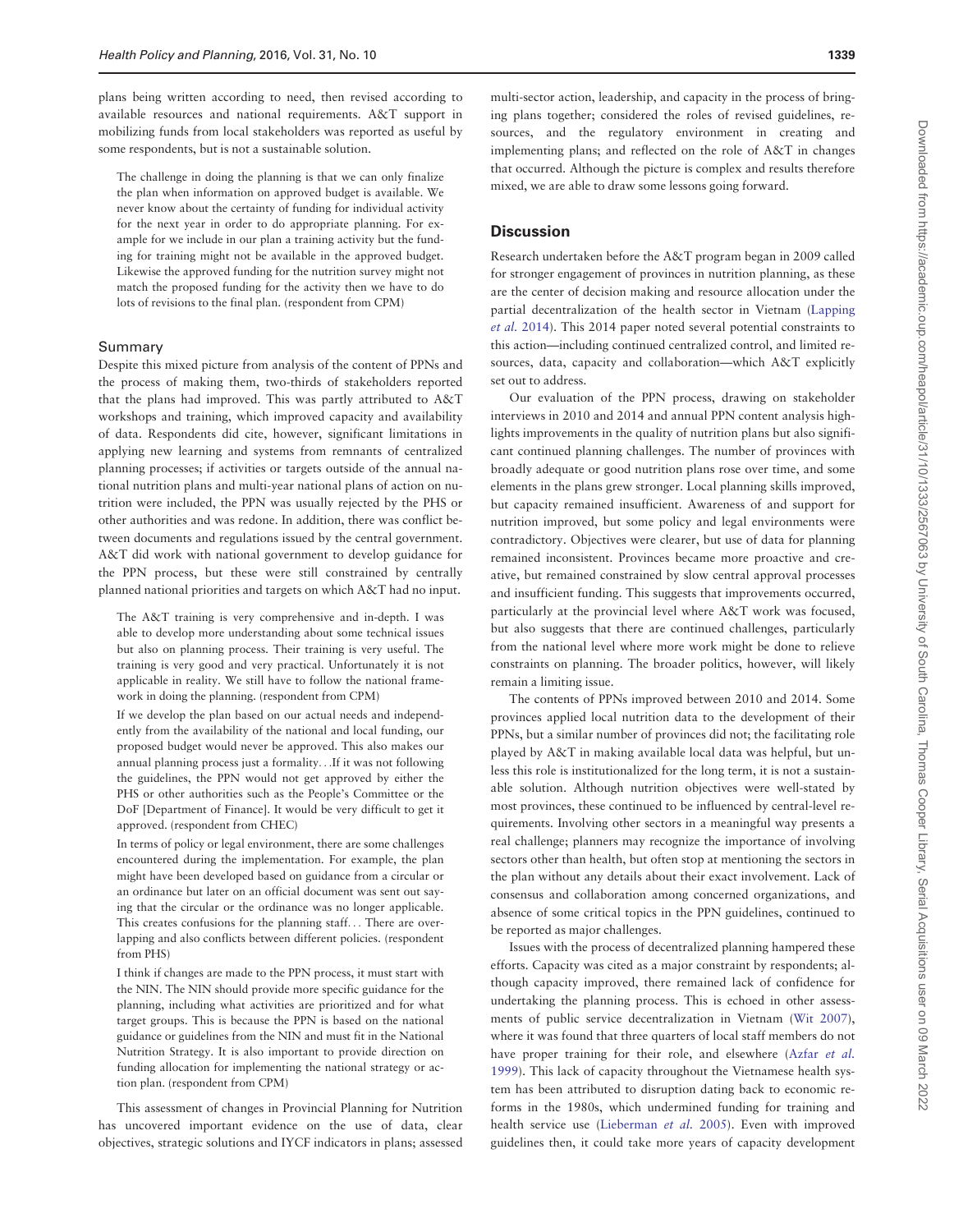and support to improve planning processes in a sustained manner, even if central institutions ease their influence over planning.

Administrative decentralization is advanced in Vietnam, but for public services other than nutrition it has been noted that, while tasks and funds have been allocated to provinces, power and decisionmaking has remained centralized [\(Lieberman](#page-9-0) et al. 2005; [Wit 2007](#page-9-0)). The same appears to be true for nutrition; while the rationale and plan for decentralized nutrition planning is sound, the central level needs to catch up with the provinces. The main proposed advantages of decentralization will not be achieved consistently or in a meaningful way if decentralized nutrition planning remains constrained by relatively inflexible centralized planning processes.

Fiscal decentralization has been applied sporadically and by default in the PPN process, with funds still tied to national objectives rather than decentralized ones. For many years, provinces have been dependent on the availability of national funding, but central government has been withdrawing funds over time. Furthermore, after 2015 this national funding was cut by 65% due to reductions in donor funds stemming from to Vietnam's graduation to 'middle-income country' status in 2008; if national government does not see nutrition as a priority in this new funding situation, provinces will become more challenged by the lack of resources necessary for the implementation of the PPN. On the one hand, this might be seen as an opportunity for provinces to make better efforts in mobilizing resources from different sources and having more autonomy in planning, if the review and approval process allows this. On the other, it has been suggested in other Asian contexts that decentralized nutrition programming can suffer from reduced economies of scale [\(Friedman](#page-9-0) et al. [2006](#page-9-0)). A&T's support in resource mobilization played an important part in helping provinces think ahead about the sustainability of PPN, but this should be within a broader debate about fiscal decentralization in Vietnam, and whether it would truly be allowed in practice.

The major narrative coming from this research is that, despite positive work to support planning systems and raise awareness and capacity, critical constraints remain at provincial level—many of which are outside the control of external projects trying to bring change, at least in the short term, and all of which chime with the few prior studies of nutrition decentralization in Asia in general ([Friedman](#page-9-0) et al. 2006) and health system decentralization in Vietnam in particular [\(Lieberman](#page-9-0) et al. 2005). What changes there have been at provincial level have been constrained primarily by the maintenance of top-down centralized planning, budgeting, and review processes, which inhibit the contextualization of provincial plans and creativity in local programming. Vietnam's decentralization more broadly has been found to be constrained by a lack of incentives for bureaucratic actors to transfer power and resources to local levels, and ill-defined boundaries between functions controlled by central-level managers and those controlled by their field level counterparts [\(Omar 2002](#page-9-0)). If incentives and boundaries cannot be defined and acted upon, all of the local-level capacity building and formulating of clear and rational goals that were supported by A&T likely will not be able to achieve long-term and comprehensive decentralized nutrition planning. In other contexts, what works best is often a practical hybrid of authoritative (often central) coordination, local problem solving, and borrowing from local ways of working in particular contexts ([Crook and Booth 2011\)](#page-9-0), with the role of the center more one of redistributing resources and providing technical assistance [\(Fritzen 2006\)](#page-9-0). This may be a useful solution for moving provincial nutrition planning in Vietnam forward given the preferences currently for maintenance of centralized power and given the existing nutrition situation in Vietnam. Although the nutrition situation has improved substantially over recent years in

Vietnam, future improvements in nutrition will require targeted attention to behaviors in sub-groups that must be tailored to local contexts to be effective, given the substantial ethnic, socioeconomic, and ecological diversity in the country. Working even this hybrid solution; however, will require greater clarity on boundaries and roles of actors at different levels; previous work has also found that, in addition to improved technical ability, local administrators require clear information on expectations for the decentralization process itself [\(Azfar](#page-9-0) et al. 2001; [Wit 2007](#page-9-0)).

This study is one of few globally that has followed the process of decentralization of nutrition planning which is occurring in many different contexts, and attempted to understand and improve the process. Although this research has some important results which resonate with other published literature on nutrition and health system decentralization in Vietnam, the study has some limitations. Most importantly, the design of the project did not allow us to compare findings in the A&T Provinces with other, unsupported Provinces, and we do not therefore have a counterfactual to assess what was happening in the absence of the program. We have provided, however, a detailed assessment of change in those Provinces with A&T support. Second, we may not have covered all possible respondents and therefore all possible viewpoints. Through having a team based in Vietnam for the duration of the project; however, we had a good overview of those at national and provincial level who were involved in the PPN process, and are confident that the most important viewpoints have been captured. Finally, the complex and multi-faceted nature of the plans, the process, and the context necessitated some simplification and ordering in order to undertake this assessment; we believe that the trade-off between synthesis and complexity was balanced in our study.

In conclusion, targeted assistance and local advocacy can improve some components of decentralized planning for nutrition, with success dependent on the overall policy and programming context and ability to overcome constraints around capacity, investment, and remnants of highly centralized planning. We recommend strong engagement with planners at the national level to understand how to unblock major constraints; solutions must take into consideration the particular political, financial and administrative context.

# Ethical approval

The study received Institutional Review Board approval from the International Food Policy Research Institute (IFPRI) in the USA and from the Center for Creative Initiatives in Health and Population in Vietnam. NIN and the Center for Reproductive Health (CRH) in each of the participating provinces gave verbal consent to use the PPNs for content analysis. Verbal consent for participating and having the interviews tape-recorded were obtained for all interview participants, and the endline interview research protocol was reviewed and approved by the Institute of Social and Medical Studies in Vietnam.

# Acknowledgement

We thank Lan Ngoc Hoang for conducting the content analysis for the provincial planning assessments in 2010 and 2011.

# Funding

This work was supported by the Bill & Melinda Gates Foundation, through Alive & Thrive, managed by FHI360.

Conflict of interest statement: None declared.